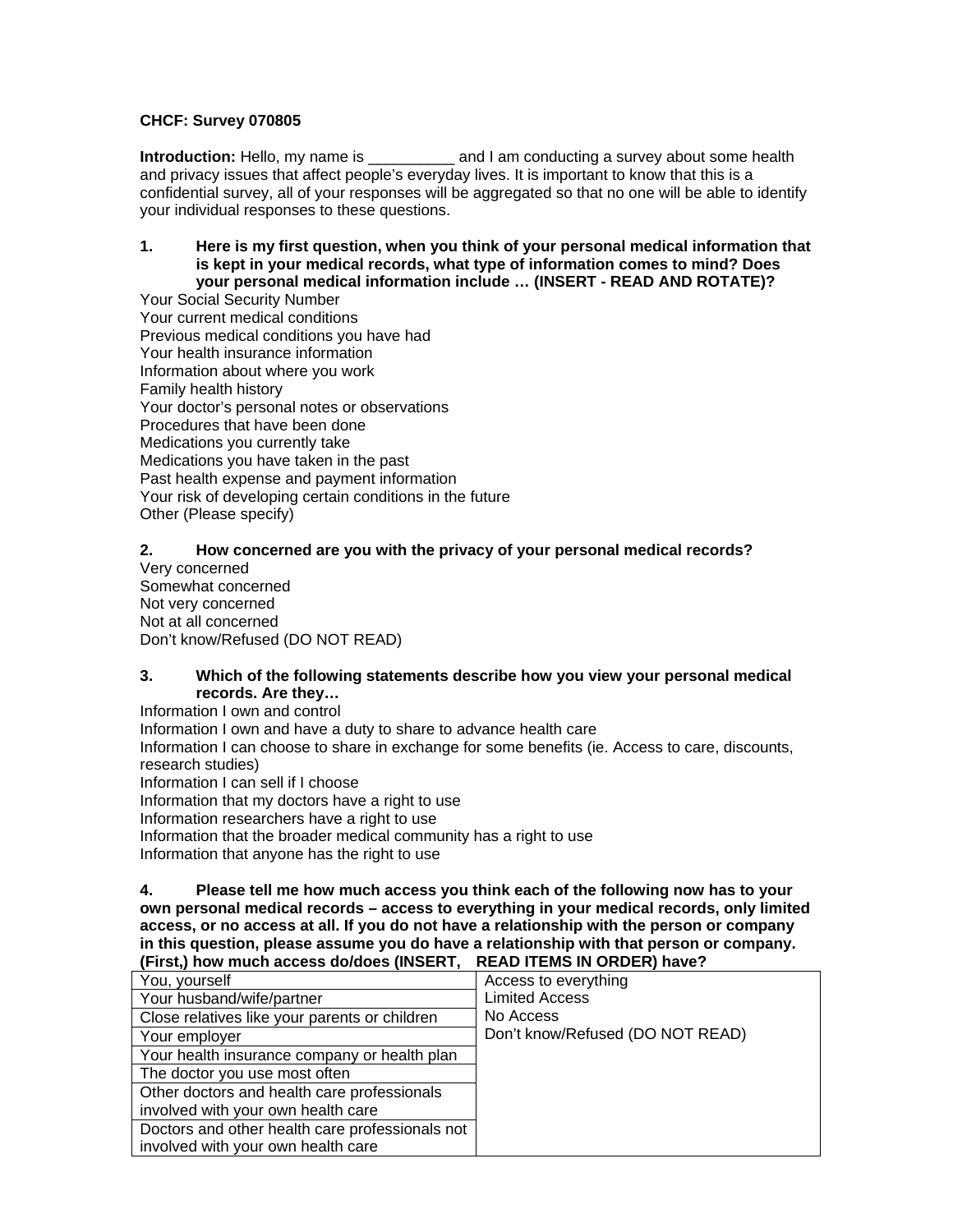| Government agencies |  |
|---------------------|--|
| Pharmacies          |  |
| Drug companies      |  |

#### **5. How important is it to you to control the amount of access each of the following has to your personal medical records? (First,) how important is it to you to control the access that (INSERT - READ AND ROTATE) has to your records?**

| Your husband/wife/partner                       | Very important                   |
|-------------------------------------------------|----------------------------------|
| Close relatives like your parents or children   | Somewhat important               |
| Your employer                                   | Not very important               |
| Your health insurance company or health plan    | Not at all important             |
| The doctor you use most often                   | Don't know/refused (DO NOT READ) |
| Other doctors and health care professionals     |                                  |
| involved with your own health care              |                                  |
| Doctors and other health care professionals not |                                  |
| involved with your own health care              |                                  |
| Government agencies                             |                                  |
| Pharmacies                                      |                                  |
| Drug companies                                  |                                  |

#### **6. Are you, yourself, now covered by any form of health insurance or health plan, including any private insurance plan as well as government programs like Medicare or (Medicaid)? (VARIANT WORDING FOR CA RESPONDENTS: MEDI-CAL)**

Yes

No

Don't know/refused (DO NOT READ)

## **7. As far as you know, do individuals have the right to see their own personal medical records?**

Yes No

Don't know/Refused (DO NOT READ)

# **8. Have you ever tried to see or get a copy of your own medical records?**

Yes No

Don't know/Refused (DO NOT READ)

[ASK ONLY IF Q8=YES]

**9. Thinking about the most recent time you tried to see or get a copy of your own medical records, what was the main reason you wanted access to your medical records?** 

Moved/Transferred doctors Personal interest/concern Need to submit medical records to school, government agency, or another organization Personal record/copy Verification of test results/Monitor care Some other reason No specific reason Don't know/Refused (DO NOT READ)

[ASK ONLY IF Q8=YES]

**10. Still thinking about the most recent time you tried to see or get a copy of your own medical records, which of the following best describes how you requested access to your records?**

In person Over the telephone Through postal mail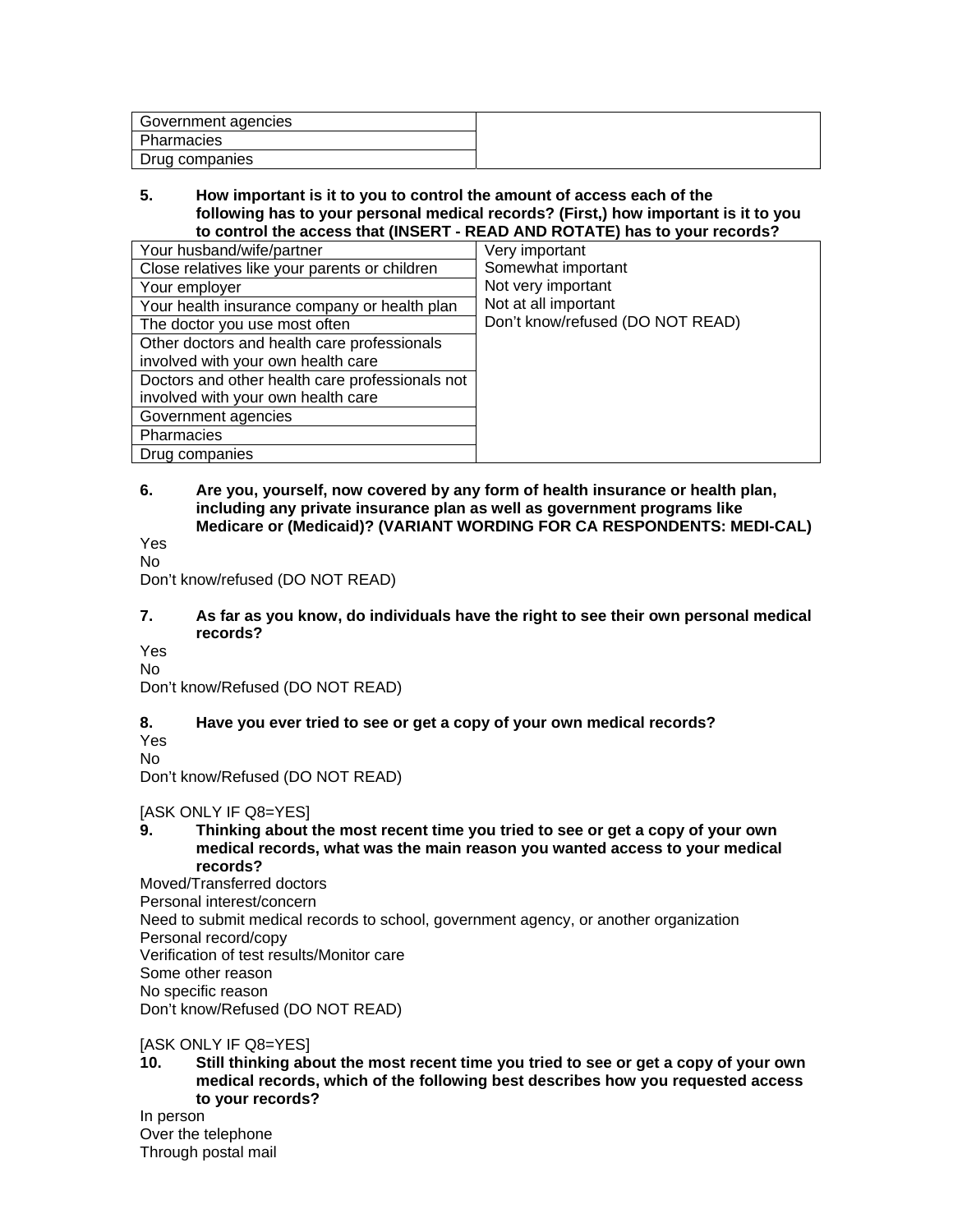Through the Internet (i.e. via email or requesting from a Website)

[ASK ONLY IF Q8=YES]

## **11. Were you successful in getting access to your medical records during your most recent attempt to access your own medical records?**

Yes  $N<sub>0</sub>$ 

Partial success

Don't know/Refused (DO NOT READ)

### **12. As far as you know, do you have the right to … (INSERT - READ AND ROTATE)?**

Have corrections made to your own health information

Be notified if your health information has been accessed or shared

Prevent certain parties from accessing or sharing your health information

Give your permission before your health information can be accessed or shared for certain purposes

Get a report on when and why your health information was shared for certain purposes

### **13. How willing are you to share your personal medical records with (INSERT - READ AND ROTATE)? Are you…**

| Your husband/wife/partner                       | Very willing                     |
|-------------------------------------------------|----------------------------------|
| Close relatives like your parents or children   | Somewhat willing                 |
| Your employer                                   | Not very willing                 |
| Your health insurance company or health plan    | Not at all willing               |
| The doctor you use most often                   | Don't know/refused (DO NOT READ) |
| Other doctors and health care professionals     |                                  |
| involved with your own health care              |                                  |
| Doctors and other health care professionals not |                                  |
| involved with your own health care              |                                  |
| Pharmacies                                      |                                  |
| Drug companies                                  |                                  |
| Government agencies                             |                                  |

#### **14. If sharing your personal medical records with (INSERT ANSWERS FROM Q13 WHERE ANSWER IS 3 OR 4) gave you (INSERT - READ AND ROTATE), how likely would you be to share them with this party? Are you …**

| Better coordination of medical care or | Very likely                      |
|----------------------------------------|----------------------------------|
| treatment                              | Somewhat likely                  |
| Current information on medical news or | Not very likely                  |
| developments                           | Not at all likely                |
| Enhanced medical coverage or benefits  | Don't know/refused (DO NOT READ) |
| <b>Financial incentives</b>            |                                  |
| Access to experimental treatment       |                                  |
| Access to personalized treatment       |                                  |
| Lower insurance premiums               |                                  |
| Access to preventative health programs |                                  |

#### **15. As far as you know, can healthcare organizations or insurance companies access your personal health information without your express knowledge or permission to… (INSERT -- READ AND ROTATE)?**

Coordinate your treatment and care across multiple doctors or facilities

Pay doctors and hospitals for your treatment

Determine how much to charge you for insurance

Help run their own business more effectively

Provide information to your family, relatives, friends, or others who are involved with your health care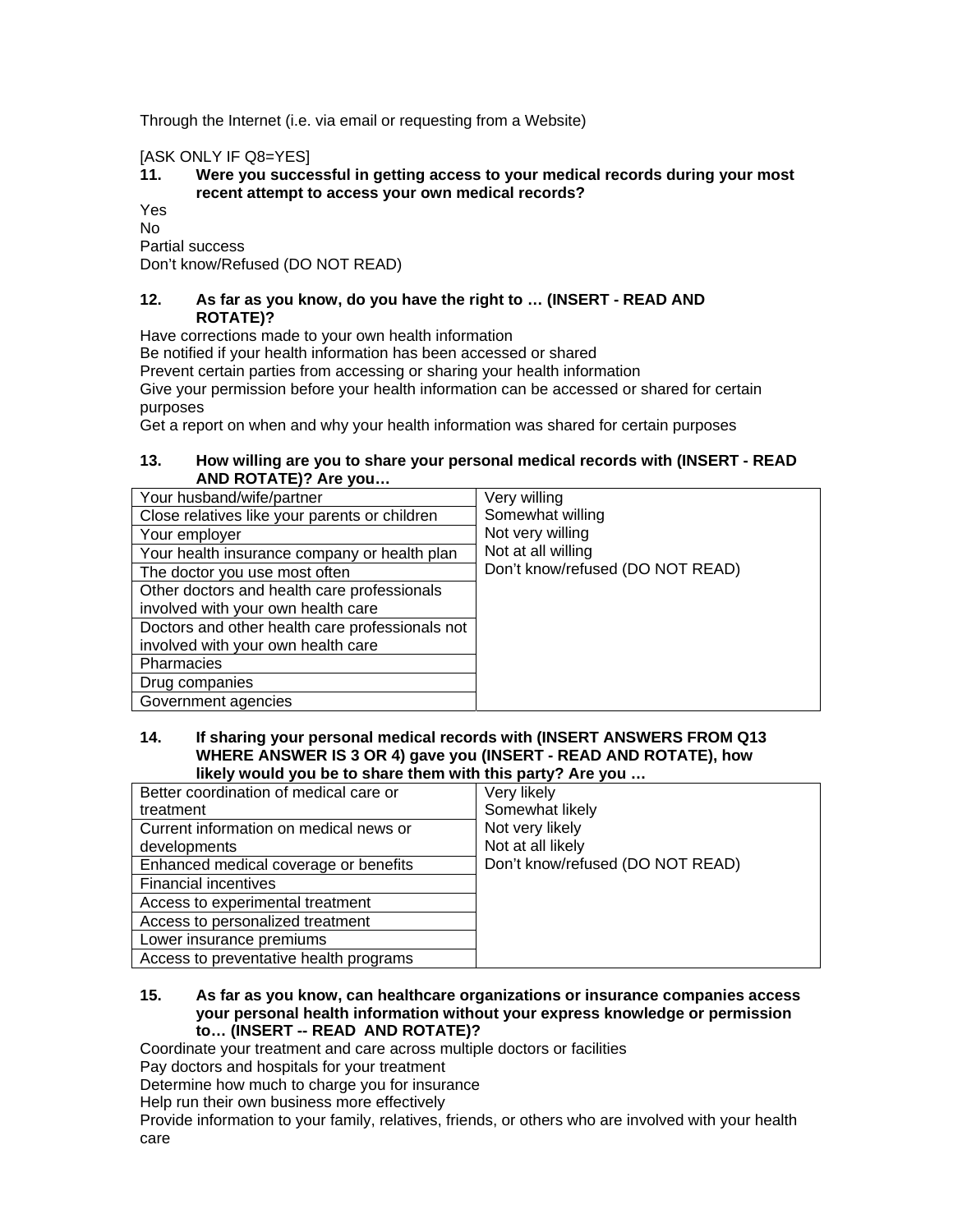Provide information to your family, relatives, friends, or others who are involved with paying your health expenses

Make sure doctors or hospitals are giving good care

Protect the public's health, such as by reporting when the flu is in your area

Make required reports to police

Give your information to your employer

Use or share your information for marketing or advertising purposes

Share notes with other health professionals

## **16. Are you now enrolled in any health insurance plan through a current employer?**  Yes

No

Don't know/Refused (DO NOT READ)

**17. How concerned are you that medical claims information you provide to a health insurance plan might be seen by an employer and used to limit your job opportunities or affect your job status. Are you…?** 

Very concerned Somewhat concerned Not very concerned Not at all concerned Don't know/Refused (DO NOT READ)

[Q18 FOR Q16=YES]

**18. Have you ever been concerned about interacting with your health plan while at work because you did not want your employer to have access to that information? Interacting could be filing a claim, asking a question, discussing a treatment plan.**  Yes

No

Don't know/Refused (DO NOT READ)

**19. Have you ever asked a doctor not to write down your health problem in your medical records, or asked the doctor to put a less serious or less embarrassing diagnosis into the record than was actually the condition?** 

Yes

No Don't know/Refused (DO NOT READ)

**20. Have you ever gone to another doctor for care in order to avoid telling your regular doctor about a particular health condition or health need?**

Yes

No Don't know/Refused (DO NOT READ)

**21. Have you ever decided not to be tested for a medical condition because you were concerned that other might find out about the results?**

Yes

No

Don't know/Refused (DO NOT READ)

**22. Have you ever personally paid for a medical test, medical procedure, or counseling rather than submit a bill or claim under a health insurance plan because you didn't want your employer or someone else to have access to your personal medical information?**

Yes No

Don't know/Refused (DO NOT READ)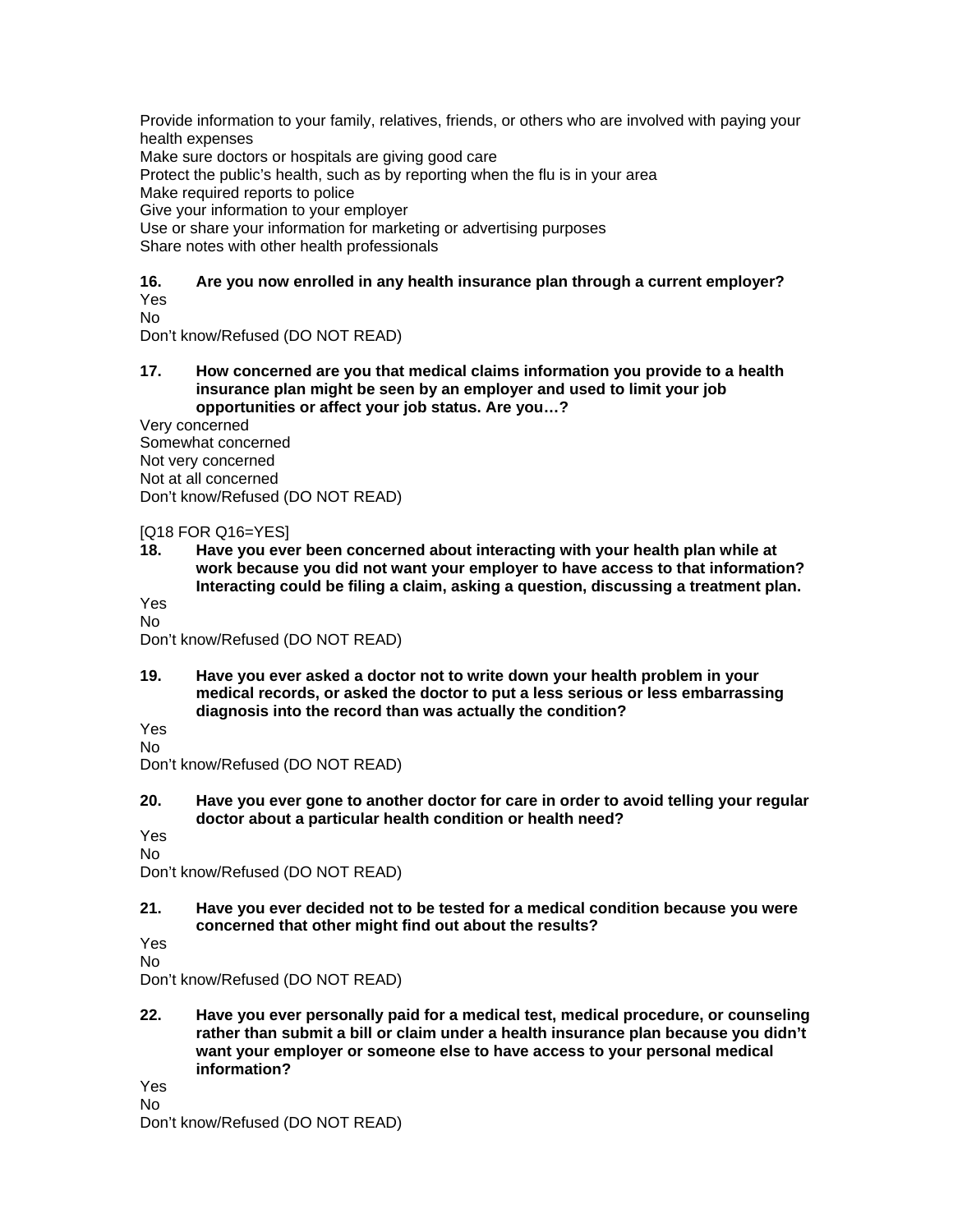**23. Now, please tell me how secure you think that your medical records are when they are stored in each of the following ways. First, when they are (INSERT - READ AND ROTATE)? Are they…** 

| Stored on paper       | Very secure                      |
|-----------------------|----------------------------------|
| Stored electronically | Somewhat secure                  |
|                       | Only a little secure             |
|                       | Not secure at all                |
|                       | Don't know/refused (DO NOT READ) |

#### **24. Some health care providers are shifting to computer-based systems for keeping medical records and payment information. Do you think computerization will (First,) what about this possible result from computerization… (INSERT -- READ AND ROTATE)**

| Giving doctors and nurses quicker, easier       | Yes |
|-------------------------------------------------|-----|
| access to information about patients' past      | No. |
| medical experiences, test results, and health   |     |
| conditions                                      |     |
| Reducing the time and cost required to process  |     |
| medical records and claims                      |     |
| Give pharmacies and drug companies more         |     |
| information to give you advertising and special |     |
| offers                                          |     |
| Increasing communication between hospitals,     |     |
| doctor's offices, or for a health plan          |     |
| Reducing errors that could occur in medical     |     |
| treatment                                       |     |
| Increasing the occurrence of unauthorized       |     |
| personnel who break into computer systems or    |     |
| payment systems                                 |     |
|                                                 |     |

## **25. As far as you know, are there now any federal laws in place that protect the privacy and confidentiality of personal medical records?**

Yes No

Don't know/Refused (DO NOT READ)

## **26. Have you received a notice from your health plan or doctor notifying you of your rights related to your personal medical records?**

Yes No

Don't know/Refused (DO NOT READ)

[Q27 FOR Q26=YES]

**27. Do you feel that the rights outlined in this notice gave you …**  More rights than you had before you received the notification The same level of rights that you had before you received the notification Fewer rights than you had before you received the notification Don't know/Refused (DO NOT READ)

**28. A unique health identifier is a personal identification number (like a Social Security Number) which can be used to link medical records on computer networks used by health care providers. These unique health identifiers could be used to make it easier for doctors to find your personal medical records and expedite care but it could also make it easier for people not involved with your health care to get access to your information. Do you support the use of such unique health identifiers?**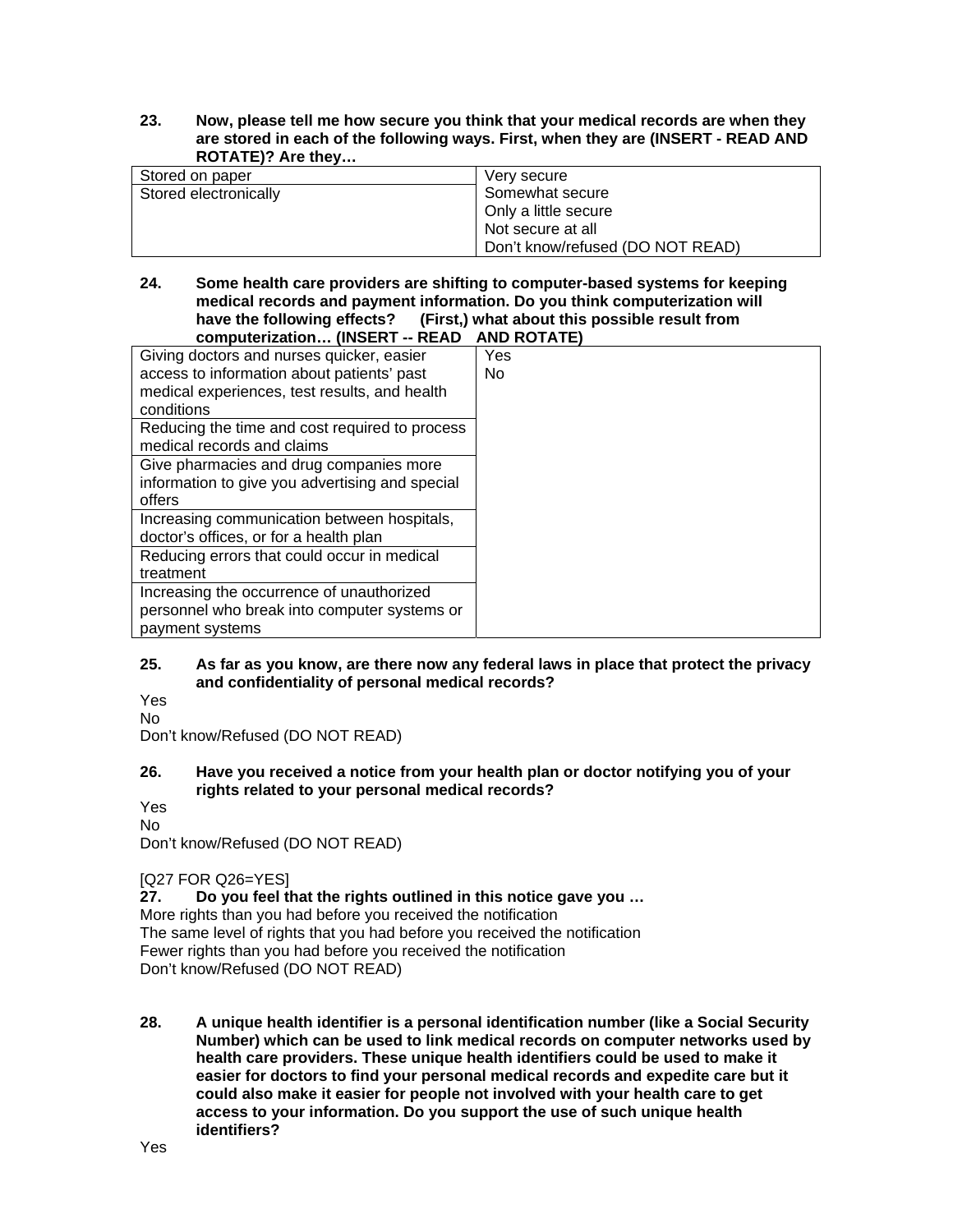No

#### **29. Are you aware of any specific incidents where the privacy of peoples' personal information was compromised?**  Yes

No

[Q30 ONLY FOR Q29 =YES]

**30. How have these incidents affected your concern over the privacy of your personal medical records? Are you…** 

Significantly more concerned about my personal medical records Slightly more concerned about my personal medical records It hasn't changed my level of concern about my personal medical records Slightly less concerned about my personal medical records Significantly more concerned about my personal medical records

**Introduction:** Now we'd like to ask you a couple of questions about your use of technology.

### **31. How often do you go online? This includes access from home, work, or elsewhere. (READ ANSWER OPTIONS)**

Don't have online access at all Have access but never use Less often than once a month About once a month Several times a month About once a week Several times a week Daily

[Q32 ONLY IF Q31~=DO NOT HAVE ONLINE ACCESS AT ALL]

**32. Please indicate how frequently you do each of the following online. Do you (INSERT ANSWER OPTIONS --ROTATE) once a week or more, less than once a week, or never?** 

| Purchase goods or services                              | Once a week or more        |
|---------------------------------------------------------|----------------------------|
| Pay bills                                               | Less than once a week      |
| Make transfers between bank accounts, check bank        | Never                      |
| account balances                                        | Don't know/Refused (DO NOT |
| Research specific medical conditions                    | READ)                      |
| Research specific drugs/medications                     |                            |
| Purchase prescription drugs for your own use            |                            |
| Visit general health/fitness Websites                   |                            |
| Visit government health or disease association Websites |                            |
| Visit health plan/HMO Websites                          |                            |
| Visit doctor or other health care professional Websites |                            |

**33. The following are a list of statements that may or may not be used to describe your attitudes towards technology. Please indicate to what extent each statement describes your attitudes on a scale from 1 to 5, where 1 means "Does not describe your attitudes at all" and 5 means "Describes your attitudes completely."** 

| Technology is important to me                 | 1- Does not describe my attitudes at all |
|-----------------------------------------------|------------------------------------------|
| I like technology                             |                                          |
| I worry about the effects of computers on our |                                          |
| lives                                         |                                          |
| Technology sometimes intimidates me           | 5- Describes my attitudes completely     |
| Technology has made my life easier            |                                          |

**Introduction:** Finally, I have a few questions about you and your household...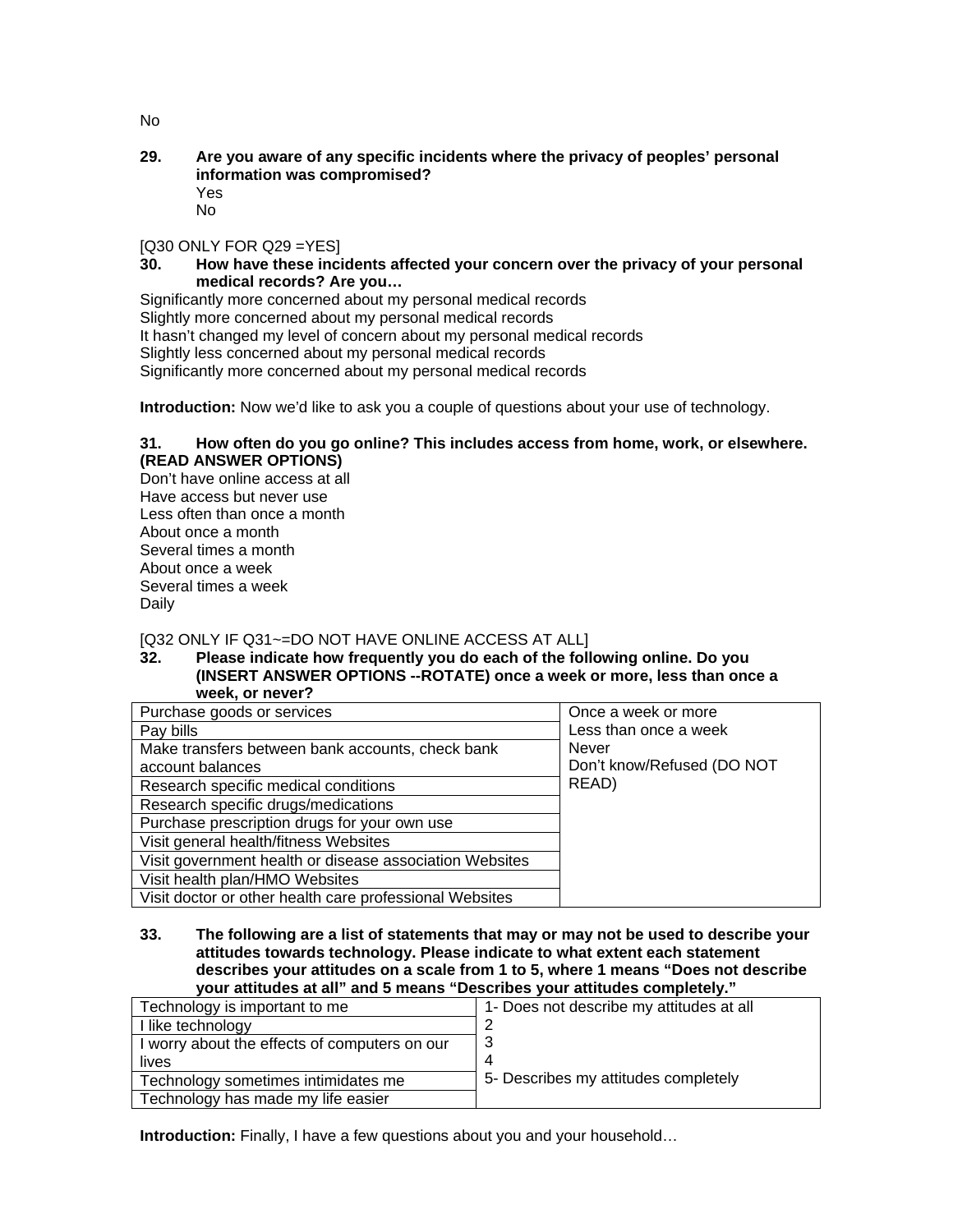#### **34. Which of the following diseases or medical conditions have you been diagnosed with? (First,) do you have…(INSERT -- READ AND ROTATE)**

**Allergies Arthritis** Migraine headaches High cholesterol High blood pressure **Diabetes** Gastrointestinal (e.g. IBS, acid reflux, ulcers) Depression/Anxiety Weight problems/Obesity HIV/AIDS Substance abuse **Cancer** 

#### **35. Are you married, living as married, divorced, separated, widowed, or have you never been married?**

Married Living as married Divorced Separated **Widowed** Never married/single Refused (DO NOT READ)

#### **36. Are you currently self-employed, employed by someone else, retired, or not employed for pay?**

Self-employed Employed by someone else Retired Not employed Refused (DO NOT READ)

#### **37. Gender (PLEASE RECORD BASED ON VOICE, ASK IF NECESSARY)**  Male

Female

## **38. What is the LAST grade or class that you COMPLETED in school? (DO NOT READ ANSWER OPTIONS)**

None, or grade 1-8 High school incomplete (grades 9-11) High school graduate (grade 12 or GED certificate) Business, technical, or vocational school AFTER high school Some college, no 4-year college degree College graduate (B.S., B.A., or other 4 year-degree) Post-graduate training or professional schooling after college (e.g. toward a master's degree or Ph.D.; law or medical school) Don't know (DO NOT READ) Refused (DO NOT READ)

## **39. What is your age? (RECORD ACTUAL AGE)**

# **40. Geographic region. (DO NOT READ -- RECORD FROM AREA CODES)**

New England Middle Atlantic South Atlantic East South Central